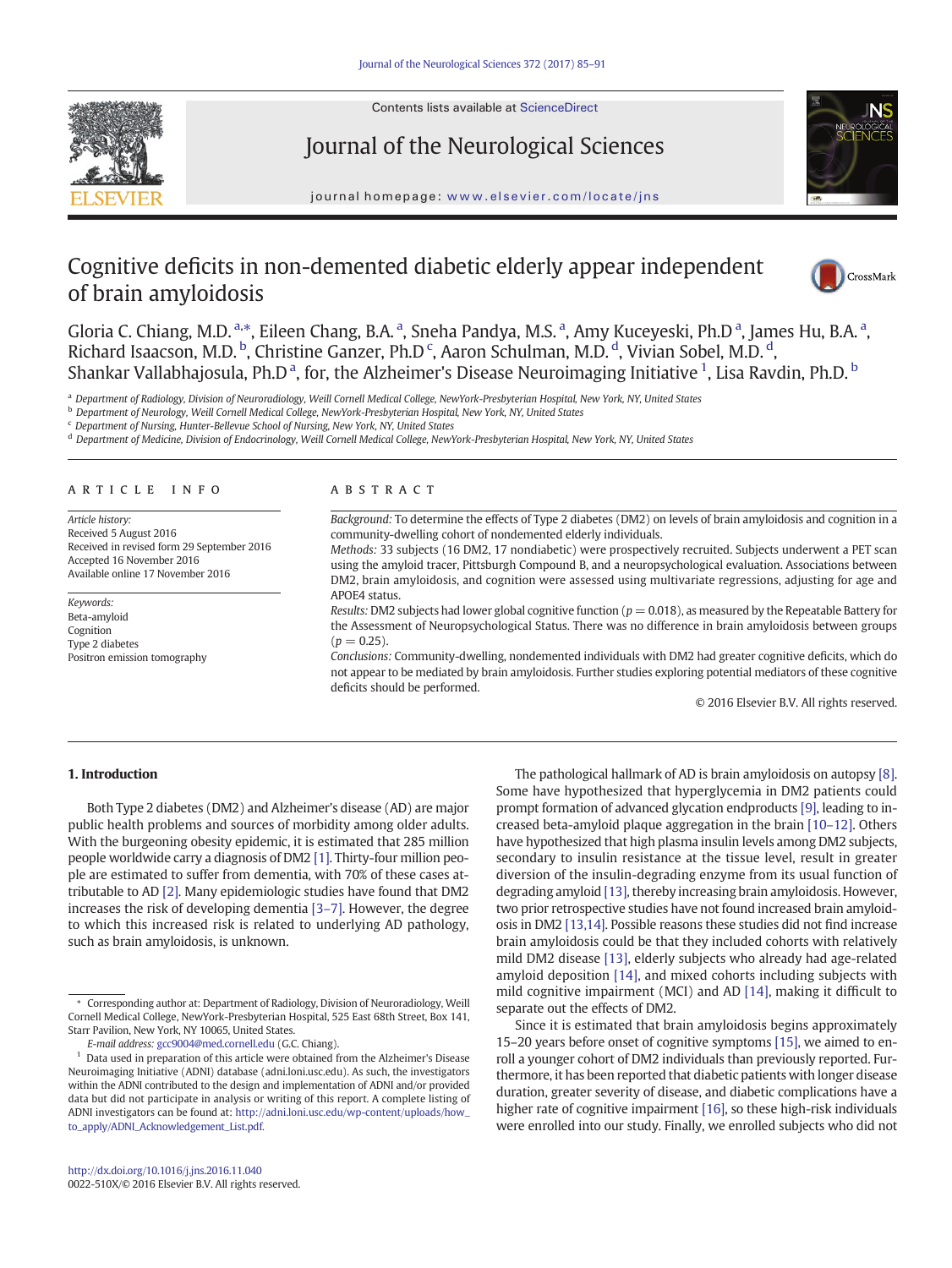meet criteria for mild cognitive impairment (MCI) or AD to exclude potential confounding by pre-existing AD pathology, irrespective of the effects of DM2.

The purpose of this study, therefore, was to determine the effects of DM2 on brain amyloid deposition in vivo in a prospectively-enrolled, nondemented cohort, using positron emission tomography (PET) with the amyloid tracer, Pittsburgh Compound B (PiB). Furthermore, we evaluated the association between DM2 and cognitive deficits, investigating potential mediators of disease.

#### 2. Materials and methods

## 2.1. Subjects

We prospectively enrolled 33 subjects in this study: 16 with diagnosed DM2 and 17 non-diabetic age-matched cognitively normal individuals. Individuals were recruited through flyers posted in the community, newspaper advertisements, and ambulatory care clinics. All subjects gave written informed consent for participation in this study, and this study was approved by the Institutional Review Board.

In order to target subjects with long-standing or severe diabetes, who may have the greatest risk of developing AD [\[16\]](#page-5-0), inclusion criteria for DM2 subjects included at least one of the following: [\[1\]](#page-5-0) DM2 diagnosed 10 or more years ago, [\[2\]](#page-5-0) recent HbA1c level of 7% or greater, [\[3\]](#page-5-0) history of a DM2-related complication, such as retinopathy, nephropathy, or neuropathy, or [\[4\]](#page-5-0) recently reported blood glucose levels of  $>$  300 mg/dl.

All subjects were between the ages of 55 and 75, lived independently in the community, and were able to perform all routine activities of daily living. Subjects were excluded if they had significant comorbid medical conditions that could impact brain function, including major psychiatric disorders (i.e. major depression, bipolar disorder, and psychosis), brain tumors, prior strokes, significant traumatic brain injury (defined as requiring a visit to the emergency department or a hospital stay), seizure disorders, recent illicit drug use, alcohol abuse, and major medical problems, such as heart failure, recent myocardial infarction, renal failure, liver disease, chronic obstructive pulmonary disease, and malignancy. Medical records were also reviewed for exclusionary criteria.

#### 2.2. Clinical data

To determine what aspect of DM2 may be related to brain amyloidosis or cognition, all subjects completed detailed questionnaires about their medical history, and medical records were also examined. Clinical data included duration of disease, recent hemoglobin A1c values, recent blood glucose readings, medications used to control DM2, and presence of diabetic complications, such as retinopathy, neuropathy, or nephropathy.

Clinical data for all subjects included recent weight and height, cholesterol levels, blood pressure measurements, smoking history, and exercise regimens, since these variables have been reported as affecting for AD [\[17,18\]](#page-5-0). We also elicited a family history of dementia, since genetics could explain increased brain amyloidosis in otherwise cognitively normal individuals [\[19\]](#page-5-0).

Subjective memory complaints were elicited by the questions, "are you forgetful?" and "do you have difficulty remembering things?" Subjective memory complaints were further assessed by the Cognitive Change Index [\[20\],](#page-5-0) Patients with subjective memory complaints, despite normal cognition on objective measures, have been shown to have greater longitudinal cognitive decline [\[21,22\].](#page-5-0) Finally, since health literacy has been shown to affect health outcomes, including complications of DM2, all subjects also completed a health literacy questionnaire called the Short Test of Functional Health Literacy in Adults (STOFHLA) [\[23,24\].](#page-5-0)

#### 2.3. Cognitive battery

Cognitive testing was performed by the Director of Neuropsychology at our institution with 20 years of experience in evaluating patients with memory disorders. Cognitive assessment was performed using the Repeatable Battery for the Assessment of Neuropsychological Status (RBANS), which includes measures for immediate and delayed memory, visuospatial and constructional function, attention, and language [\[25\]](#page-5-0). Briefly, immediate and delayed memory were tested using tasks that involved recalling a list of words and a short story. Visuospatial and constructional function was tested using figure copying and line orientation tasks. Attention was tested using digit span and coding tasks. Language was tested using picture naming and semantic fluency tasks. The RBANS has been found to have almost 90% accuracy for discriminating between cognitive normal individuals and those with mild cognitive impairment [\[25\]](#page-5-0). Cognitive processing speed and executive function were also evaluated using the Trail Making Test [\[26,27\],](#page-5-0) with Part A measuring visual scanning and motor speed and Part B measuring executive function related to mental sequencing. Patients were also screened for comorbid depression and anxiety using the Beck Depression Inventory-II [\[28\]](#page-5-0) and the Beck Anxiety Inventory [\[29\]](#page-5-0) and excluded as necessary.

#### 2.4. APOE genotyping

Blood was drawn from all subjects to isolate DNA for APOE genotyping, which was performed using polymerase chain reaction amplification, allele-specific primers, and identification of fragments on an agarose gel [\[30\].](#page-5-0)

#### 2.5. PiB PET image acquisition, template creation, and analysis

All subjects underwent an amyloid PET scan on a Siemens Biograph PET-CT scanner [Siemens, Knoxville, TN; 1 mm FWHM, 25 cm FOV] using a standardized research protocol [\[19\].](#page-5-0) Briefly, all patients received an intravenous catheter for injection of 15 mCi of PiB. Sixty minutes after injection, subjects were scanned for 30 min with their eyes open in a quiet, dimly lit room. A low-dose CT scan was acquired for attenuation correction, and all images were reconstructed into a  $512 \times 512$ matrix.

Summed PET images corresponding to the 60–90 min of PiB data were generated and nonlinearly normalized to a PiB template. The PiB template was generated by averaging the summed images of 48 cognitively normal individuals in the same age range, which were downloaded from the Alzheimer's Disease Neuroimaging Initiative (ADNI) online data repository. Orientation and origin for all the PiB PET images were automatically fixed to the anterior commissure to match the templates used in Statistical Parametric Mapping (SPM, Wellcome Trust Center for Neuroimaging), since SPM's "normalize" function uses the origin as a starting estimate. These reoriented PiB PET images and the mean PiB template were skull-stripped with the Brain Extraction Tool from FMRIB Software Library (FSL) [\[31\]](#page-5-0) to avoid any bias induced by skull staining. All the skull-stripped PiB PET images were then nonlinearly warped to the skull-stripped mean PiB template. Gray matter regions were parcellated using the Automated Anatomical Labeling (AAL) atlas to obtain 116 automated regions-of-interest [\[32\]](#page-5-0) See [Fig. 1.](#page-2-0) Regional PiB uptake values were then normalized by the subject's cerebellar reference uptake.

The ADNI is a longitudinal, multicenter, observational cohort study, which was designed to identify imaging and biochemical biomarkers for diagnosis and monitoring of AD [\[33\]](#page-5-0). The ADNI was launched in 2003 by the National Institute on Aging (NIA), the National Institute of Biomedical Imaging and Bioengineering (NIBIB), the Food and Drug Administration (FDA), private pharmaceutical companies, and non-profit organizations, as a public-private partnership. The primary goal of ADNI has been to test whether serial magnetic resonance imaging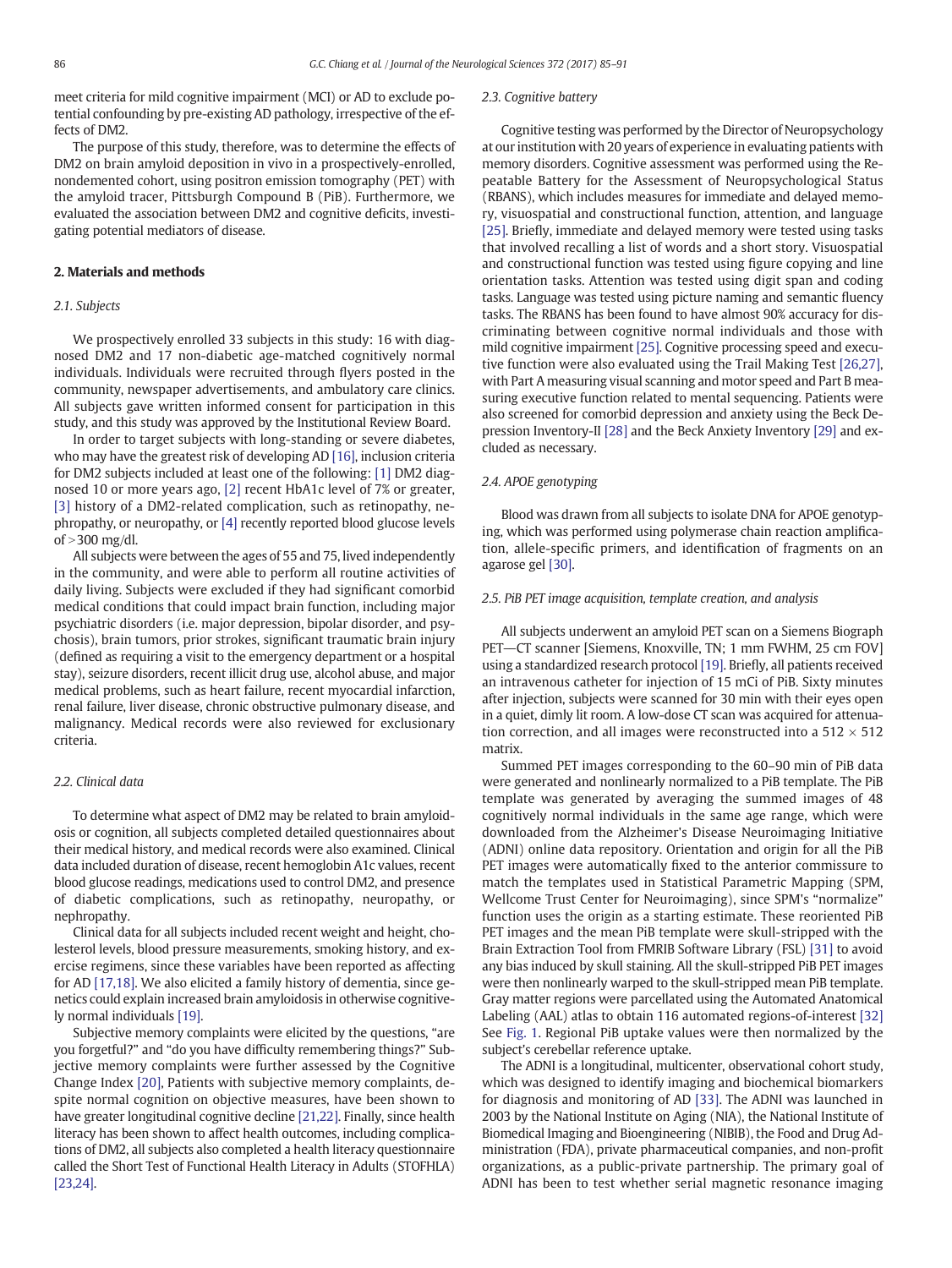<span id="page-2-0"></span>

Fig. 1. The Automated Anatomical Labeling atlas [\[32\]](#page-5-0) superimposed on the brain template in the coronal (A), axial (B), and sagittal (C) planes.

(MRI), positron emission tomography (PET), other biological markers, and clinical and neuropsychological assessment can be combined to measure the progression of mild cognitive impairment (MCI) and early Alzheimer's disease (AD). For up-to-date information, please see [www.adni-info.org](http://www.adni-info.org).

Based on previously publications from researchers from the ADNI, it was determined that the 4 large regions of the brain that are most useful in measuring the degree of brain amyloidosis are the frontal region, anterior/posterior cingulate region, lateral parietal region, and lateral temporal region, using the cerebellum as a reference region [\[34,35\]](#page-6-0). Using regions-of-interest from the AAL atlas, amyloid deposition in the frontal region was determined by averaging the bilateral superior frontal, bilateral superior orbital frontal, bilateral middle frontal, bilateral inferior frontal opercular, bilateral inferior frontal triangularis, bilateral supplemental motor, bilateral medial superior frontal, and bilateral middle orbital frontal regions of the brain. The cingulate region included the bilateral anterior, middle, and posterior cingulum regions. The lateral parietal region included the bilateral superior and inferior parietal regions, as well as the precuneus. The lateral temporal region included the bilateral and superior middle temporal regions. These 4 large regions of the brain were also averaged to obtain the overall degree of amyloid deposition.

#### 2.6. Statistical analysis

All statistical analyses were programmed in STATA version 13 (StataCorp, College Station, TX). Comparisons of baseline variables among groups were performed using the Wilcoxon rank-sum and Fisher exact tests, depending on the type and distribution of variables.

To determine the association between DM2 and brain amyloidosis, using PiB PET, we used multivariate regression analysis with amyloid deposition as the outcome variable and DM2 as the predictor variable, adjusting for age and APOE4 carrier status. Quantile-normal plots for ladder-of-powers transformations were examined, and the inversesquare transform of amyloid deposition was used for normality.

To determine the association between DM2 and cognitive deficits, we also used multivariate regression analysis. First, we determined the effect of DM2 on the Total Score from RBANS, using DM2 as the main predictor and adjusting for APOE4 carrier status. RBANS scores are already age-adjusted based on a normative database. We then determined the effects of DM2 on each RBANS subscore, as well as the Trails A and Trails B subscores.

Because of the significant differences in gender proportions, amount of exercise reported, and proportion of subjects with high cholesterol in the two groups, we performed post-hoc analyses evaluating the associations of these 3 variables with brain amyloidosis and cognition.

## 3. Results

Baseline differences between the DM2 and nondiabetic groups are shown in Table 1. The DM2 group had significantly fewer women, exercised less, and had a higher proportion of individuals with high cholesterol. Disease duration in the DM2 group ranged from 1 to 35 years, with a mean duration of  $15 \pm 11$  years. Recent hemoglobin A1c levels ranged from 5.7 to 14%, with a mean of 8.4  $\pm$  2.8%. Nine out of 16 (56%) reported having had high glucose levels of over 300 in the past year. Thirteen were taking metformin (81%) and four were on insulin (25%). In addition, five reported a history of retinopathy (31%), seven reported a history of neuropathy (44%), and 3 reported a history of nephropathy (19%).

Boxplots of cognitive scores by cohort are shown in [Fig. 2.](#page-3-0) Subjects with DM2 had significantly lower overall age-adjusted RBANS Total Scores than nondiabetics ( $p = 0.018$ ) with a difference of 11 points. Considering individual cognitive domains, DM2 subjects

#### Table 1

Baseline differences between the group with Type 2 diabetes and the non-diabetic group.

|                                                                       | <b>Diabetic</b><br>$(n = 16)$ | Nondiabetic<br>$(n = 17)$ | P value            |
|-----------------------------------------------------------------------|-------------------------------|---------------------------|--------------------|
| Age (years)                                                           | $62$ [5.5]                    | 63 [5.9]                  | 0.77               |
| % female                                                              | 19                            | 59                        | 0.02 <sup>a</sup>  |
| Education (years)                                                     | 15.4 [2.8]                    | 16 [2.4]                  | 0.45               |
| % with an apolipoprotein $\epsilon$ 2 allele                          | 25                            | 18                        | 0.69               |
| % with an apolipoprotein $\varepsilon$ 4 allele                       | 19                            | 24                        | >0.99              |
| % with a family history of dementia                                   | 25                            | 50                        | 0.24               |
| % with a mother with Alzheimer's disease                              | 6                             | 18                        | 0.18               |
| % with a father with Alzheimer's disease                              | 6                             | 18                        | 0.60               |
| Medical history and co-morbidities                                    |                               |                           |                    |
| Body mass index                                                       | 29 [4.9]                      | $26.7$ [5.1]              | 0.09               |
| Hours of exercise per week                                            | $1.8$ [2.5]                   | $5.5$ [4.5]               | 0.005 <sup>b</sup> |
| Smoking (years)                                                       | 4.4 [10.4]                    | $1.8$ [7.3]               | 0.17               |
| % with high cholesterol                                               | 69                            | 24                        | 0.02 <sup>a</sup>  |
| % with high blood pressure                                            | 44                            | 41                        | >0.99              |
| Number of hospital emergency room visits<br>in the last year          | $0.31$ [0.48]                 | $0.18$ [0.53]             | 0.22               |
| Number of hospital overnight stays in the<br>last year                | $0.25$ [0.45]                 | $0.12$ [0.33]             | 0.33               |
| Short Test of Functional Health Literacy in<br>Adults (STOFHLA) score | 35[1.8]                       | 36 [0.87]                 | 0.56               |
| Self-reported cognition                                               |                               |                           |                    |
| % who reported being "forgetful"                                      | 31                            | 18                        | 0.44               |
| % who reported "difficulty remembering<br>things"                     | 25                            | 18                        | 0.68               |
| Cognitive change index score                                          | $18.9$ [5.5)                  | 16.4 [6.2]                | 0.14               |
| Data presented are means [standard deviation].                        |                               |                           |                    |

<sup>a</sup> Significance by the Fisher exact test.

Significance by the Wilcoxon rank-sum test.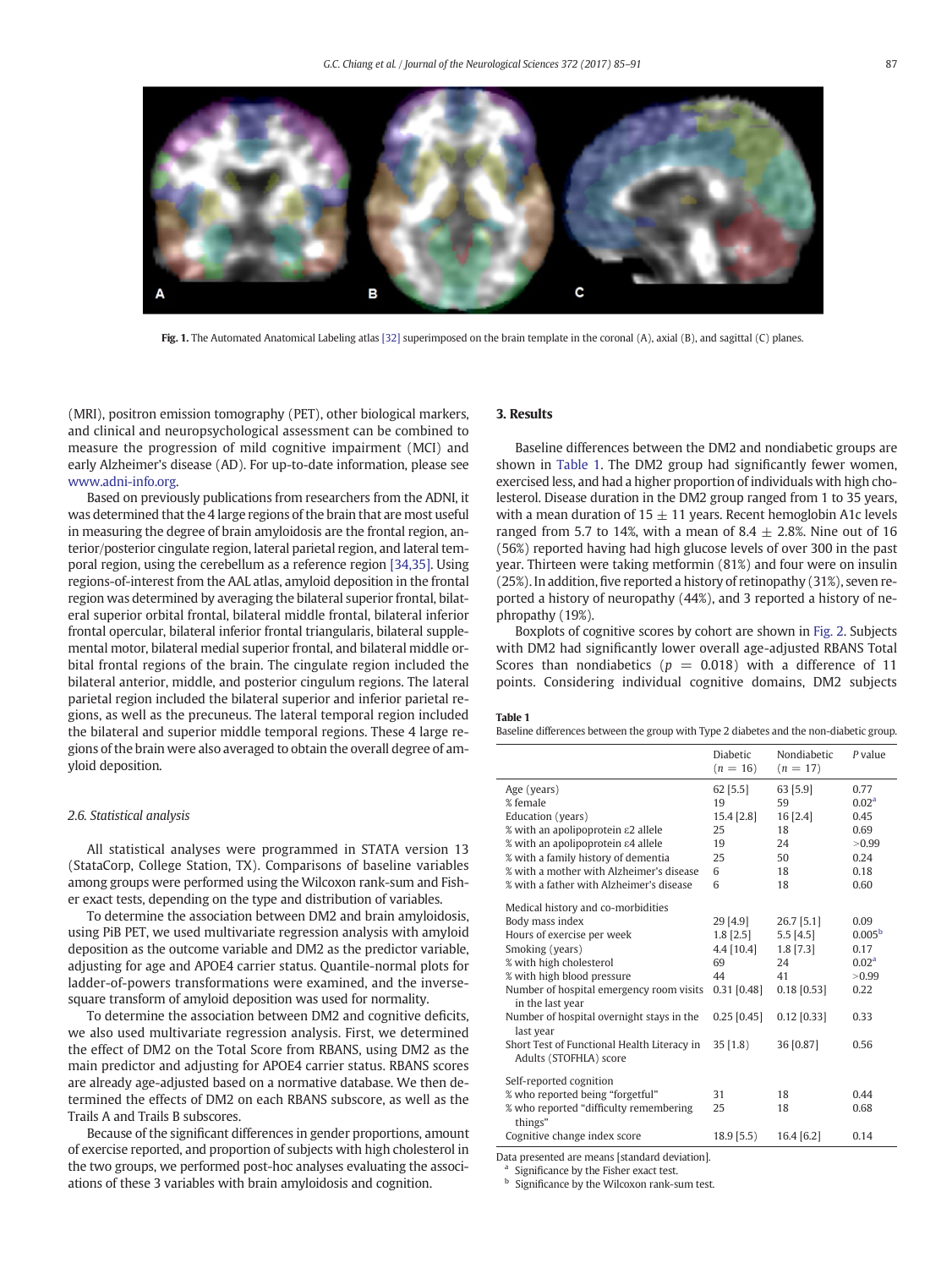<span id="page-3-0"></span>had significantly lower Visuospatial/Construction Scores (coefficient  $= -9.0, p = 0.016$ ), as well as marginally lower Attention (coefficient  $=$   $-11.2$ ,  $p = 0.051$ ) and Language (coefficient  $=$   $-9.2$ ,  $p =$ 0.075) Scores. DM2 subjects also had lower Immediate Memory (coefficient =  $-5.1$ ,  $p = 0.33$ ) and Delayed Memory Scores (coefficient =  $-4.5$ ,  $p = 0.21$ ), but these did not reach statistical significance. Adjusting for age and APOE4 status, subjects with DM2 scored significantly lower on the Trailmaking A test (Z-score coefficient =  $-0.64$ ,  $p = 0.007$ ) and marginally lower on the Trailmaking B test (Z-score coefficient =  $-0.79$ ,  $p = 0.076$ ).

Boxplots of PiB uptake ratio, normalized by cerebellar uptake, by cohort are shown in [Fig. 3.](#page-4-0) Compared to nondiabetics and adjusting for age and APOE4 status, subjects with DM2 had no significant differences in overall brain amyloidosis ( $p = 0.25$ ), frontal regions ( $p = 0.33$ ), cingulate regions ( $p = 0.19$ ), parietal regions ( $p = 0.26$ ), or temporal regions  $(p = 0.37)$ .

Post-hoc analyses demonstrated that female gender was not significantly associated with brain amyloidosis ( $p = 0.27$ ), but was significantly associated with higher RBANS Total Scores (coefficient  $= 13.8$ ,  $p = 0.003$ ). Similarly, exercise was not significantly associated with brain amyloidosis ( $p = 0.31$ ), but was significantly associated with higher RBANS Total Scores (coefficient  $= 1.36$ ,  $p = 0.019$ ). Surprisingly, hypercholesterolemia was associated with less brain amyloidosis ( $p =$ 0.039), but not associated with the RBANS Total Score (coeffi $cient = -1.1, p = 0.82$ ).

#### 4. Discussion

The goal of our study was to determine how DM2 affects brain amyloidosis and cognition in a prospective, nondemented cohort, in an effort to determine how DM2 may lead to increased risk of AD. The major findings were that 1) DM2 was not associated with increased brain amyloidosis in our cohort, 2) DM2 was associated with greater cognitive deficits, particularly in non-memory domains, and 3) these greater cognitive deficits may be mediated by differences in gender and exercise habits.

The first major finding that our DM2 cohort did not demonstrate increased brain amyloid deposition on PET was unexpected. Prior reports exploring mechanistic relationships between DM2 and amyloid have implicated insulin-degrading enzyme (IDE) as a key player, since genetic variations in IDE are related to AD risk and IDE has a role in routinely degrading amyloid as well as insulin [\[36\]](#page-6-0). As a result, we would expect the hyperinsulinemia seen in DM2 patients to divert the enzyme towards insulin rather amyloid degradation, leading to increased brain amyloidosis. This was also described in a large autopsy study, which found increased amyloid plaques among individuals with insulin resistance, who completed a pre-mortem oral glucose tolerance test, and hyperinsulinemia [\[37\].](#page-6-0) Another study using an animal model reported that DM2 may lead to increased amyloid deposition through advanced glycation endproducts, which aggregate with beta-amyloid plaques [\[9\].](#page-5-0) In humans, two prior retrospective studies also showed no increase in brain amyloidosis among DM2 patients 13,14. The first study used subjects from the ADNI [\[13\],](#page-5-0) which excluded individuals with significant vascular disease, using Modified Hachinski scores as exclusionary criteria [\[38\],](#page-6-0) thereby excluding many diabetics with severe disease. The second study included a cohort in which 20% were diabetic of varying disease severity, as well as octogenarians and individuals with MCI, who may have had increased amyloid and cognitive deficits irrespective of DM2 status [\[14\].](#page-5-0) In our study, we specifically enrolled DM2 subjects with more severe disease – over half of our cohort had recent glucose readings over 300 mg/dl, almost half had diabetic complications, the average HbA1c level was over 8%, and the average disease duration was 16 years. We also enrolled subjects who did not meet criteria for MCI or AD, to limit effects on brain amyloidosis and cognition, irrespective of DM2. Nevertheless, our cohort of patients still did not have increased brain amyloidosis compared to non-DM2 controls, in contrast with what would be expected mechanistically. Given the findings from our study and the literature, there does not appear to be convincing evidence that individuals with DM2 have elevated risk of AD due to increased brain amyloidosis from insulin resistance. Recently, neurodegeneration without brain amyloidosis, possibly via metabolic routes, has been labeled "suspected non-Alzheimer's pathophysiology (SNAP) [\[39\]](#page-6-0). This could be a potential pathway linking DM2 and AD. An additional possibility is that our DM2 group had a higher rate of concomitant hypercholesterolemia and were therefore on HMG-CoA reductase inhibitors, which may stimulate IDE secretion and induce degradation of beta-amyloid [\[40,41\]](#page-6-0). A larger prospective cohort study should be performed for confirmation of our findings.



Fig. 2. Boxplots of age-adjusted Total Scores (A) and Attention (B), Language (C), Visuospatial/Construction (D), Immediate Memory (E), and Delayed Memory (F) Subscores on the Repeated Battery for the Assessment of Neuropsychological Status (RBANS), by cohort. Boxplots of Trailmaking A (G) and B (H) Test scores also shown, by cohort. Diabetics had significantly lower Total Scores ( $p = 0.018$ ) and Visuospatial/Construction Subscores ( $p = 0.016$ ) compared to non-diabetics, as well as marginally lower Attention ( $p = 0.051$ ) and Language ( $p = 0.075$ ) Subscores. Diabetics also had significantly higher times on the Trailmaking A test ( $p = 0.006$ ) and marginally higher times on the Trailmaking B test ( $p = 0.076$ ).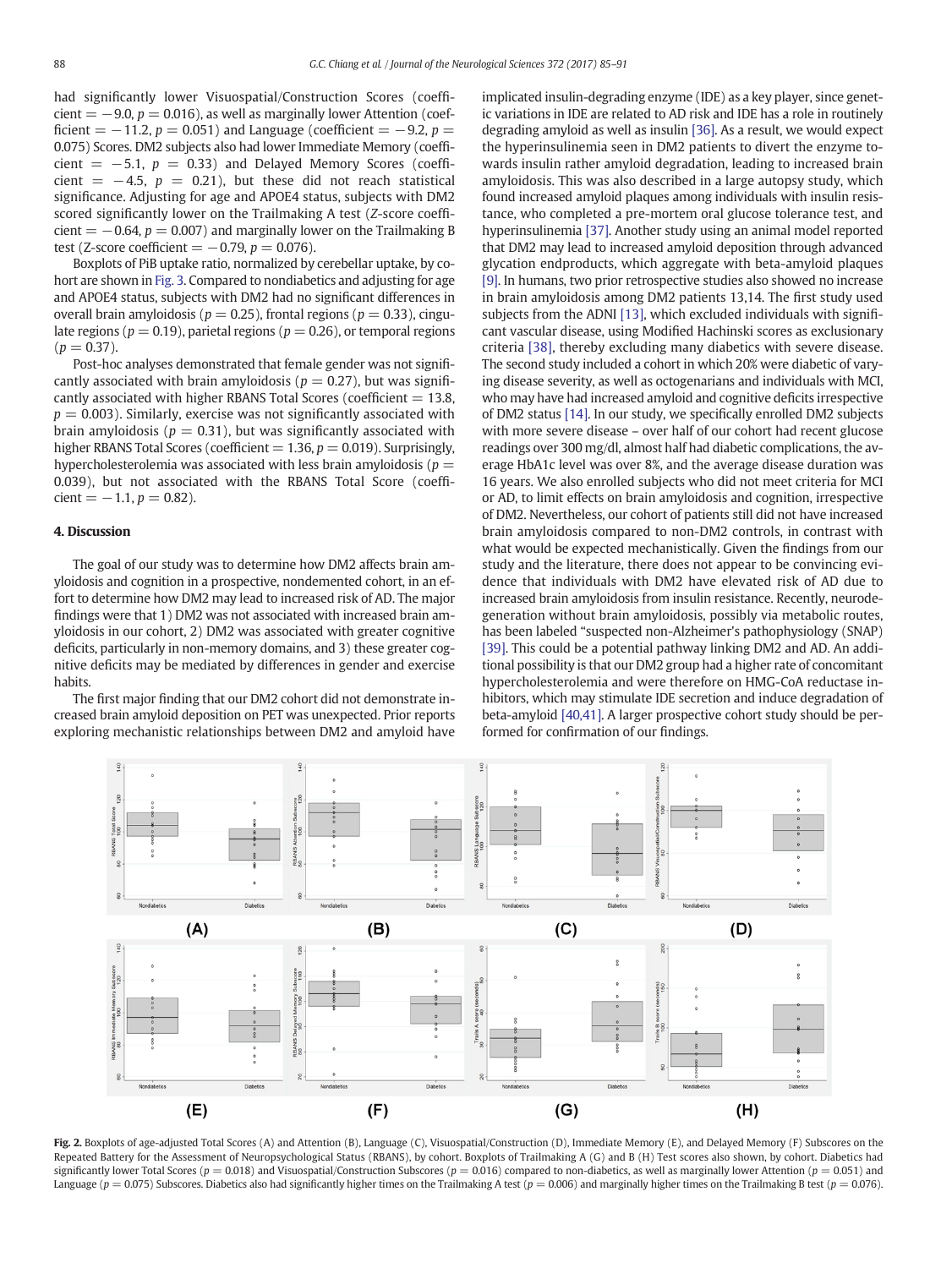<span id="page-4-0"></span>

Fig. 3. Boxplots of brain amyloidosis by region, measured by Pittsburgh Compound B uptake on positron emission tomography. There were no significant differences in uptake between diabetics and non-diabetic cohorts in the overall brain ( $p = 0.25$ ) (A), frontal lobes ( $p = 0.33$ ) (B), cingulate regions ( $p = 0.19$ ) (C), parietal lobes ( $p = 0.26$ ) (D), or temporal lobes ( $p = 0.26$ ) 0.37) (E).

Despite having no significant difference in brain amyloidosis, our DM2 subjects still had greater cognitive deficits across all domains, but most significantly in non-memory domains. Several prior studies evaluating cognition among individuals with DM2 reported increased cognitive deficits globally [\[7\]](#page-5-0), as well as in visuospatial/construction tasks [\[7,](#page-5-0) [42\]](#page-5-0), executive function [\[42,43\],](#page-6-0) and processing speed [\[42,43\]](#page-6-0) Two studies found deficits in memory among DM2 patients [\[7,42\],](#page-5-0) although one did not [\[43\]](#page-6-0). When we investigated potential mediators to explain these cognitive deficits, one factor that emerged could be that our DM2 subjects reported exercising less frequently. One large-scale trial and a meta-analysis reported that exercise programs significantly improve cognition, primarily executive function [\[44,45\],](#page-6-0) although several randomized-controlled trials are ongoing [\[46,47\].](#page-6-0) Because of the size of our sample, we could not perform formal subgroup analyses, although this deserves to be explored further. Another potential modifying factor is the difference in gender breakdown between our DM2 and non-DM2 patients, with more women being in the non-DM2 group. A few papers have suggested that older women may be more resistant to age-related changes than men, thereby scoring higher than men on many cognitive tests [\[48](#page-6-0)–50], although women decline more rapidly with onset of memory symptoms [\[51\].](#page-6-0) Interaction between gender and DM2 may also mediate effects on cognition.

Finally, besides the possible effects of gender, exercise, and cholesterol-medication in mediating cognitive differences between DM2 and non-DM2 subjects, numerous other factors may be contributory. Prior reports have suggested roles for diabetes medications, particularly pioglitazone [\[52\],](#page-6-0) adiponectin [\[53\]](#page-6-0), inflammation [\[54,55\]](#page-6-0), advanced glycation endproducts [\[56\]](#page-6-0), tau pathology [\[13\],](#page-5-0) and vasoreactivity [\[55\]](#page-6-0). Amylin, another peptide that is degraded by IDE and associated with metabolic disorders [\[57\],](#page-6-0) may be the inciting factor in AD pathogenesis, rather than amyloid. These other mediators could not be probed in our small cohort. In addition to small sample size, another limitation of our study was the cross-sectional nature, in that the patients with greater cognitive deficits would require longer follow-up to determine whether these deficits translate into higher risk of developing AD. Furthermore, longitudinal follow-up would also allow us to determine whether DM2 individuals are more likely to develop brain amyloidosis later on. Rate of family history of dementia also differed between DM2 and non-DM2 groups, although if family history played a role, we would expect DM2 subjects to have lower levels of brain amyloidosis and fewer cognitive deficits, which was not the case. Finally, we probed multiple vascular risk factors through medical histories, but did not image or quantify small vessel ischemic disease, since some subjects refused MRI due to claustrophobia.

# 5. Conclusion

In conclusion, we found that community-dwelling, nondemented individuals with DM2 had greater cognitive deficits across all domains, particularly non-memory domains. Furthermore, these cognitive deficits did not appear to be mediated by brain amyloidosis. Further studies exploring the potential roles of exercise, cholesterol, and gender in mediating these cognitive deficits should be performed.

#### Conflict of interest

The authors have reported no conflicts of interest.

#### Role of funding sources

This work was supported by an NIH National Center for Advancing Translational Sciences/CTSC grant (UL1 TR000457-06). Data collection and sharing for this project was funded by the Alzheimer's Disease Neuroimaging Initiative (ADNI) (National Institutes of Health Grant U01 AG024904) and DOD ADNI (Department of Defense award number W81XWH-12-2-0012). ADNI is funded by the National Institute on Aging (NIH Grant U01 AG024904), the National Institute of Biomedical Imaging and Bioengineering, and through generous contributions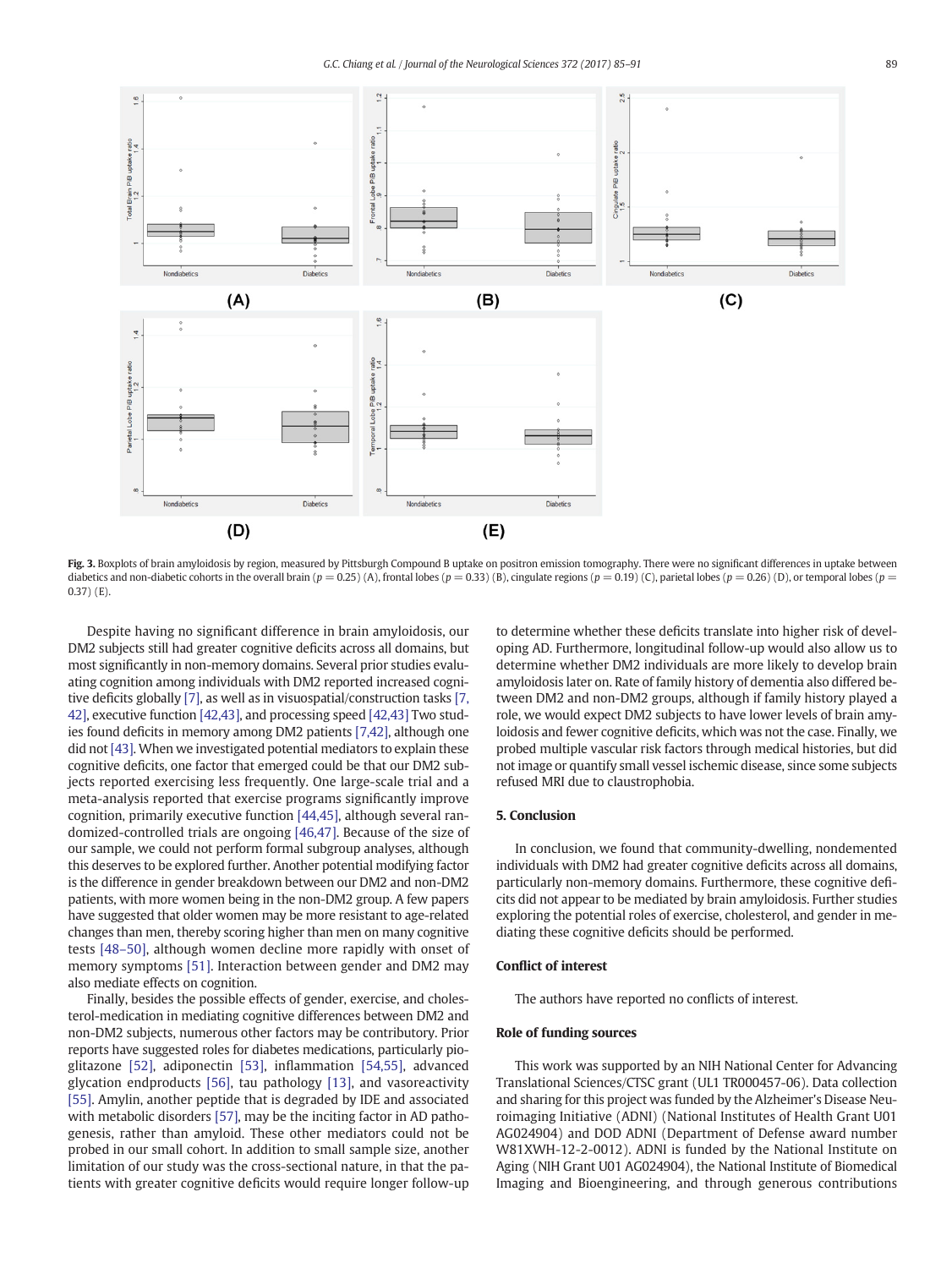<span id="page-5-0"></span>from the following: Alzheimer's Association; Alzheimer's Drug Discovery Foundation; Araclon Biotech; BioClinica, Inc.; Biogen Idec Inc.; Bristol-Myers Squibb Company; Eisai Inc.; Elan Pharmaceuticals, Inc.; Eli Lilly and Company; EuroImmun; F. Hoffmann-La Roche Ltd. and its affiliated company Genentech, Inc.; Fujirebio; GE Healthcare; IXICO Ltd.; Janssen Alzheimer Immunotherapy Research & Development, LLC.; Johnson & Johnson Pharmaceutical Research & Development LLC.; Medpace, Inc.; Merck & Co., Inc.; Meso Scale Diagnostics, LLC.; NeuroRx Research; Neurotrack Technologies; Novartis Pharmaceuticals Corporation; Pfizer Inc.; Piramal Imaging; Servier; Synarc Inc.; and Takeda Pharmaceutical Company. The Canadian Institutes of Health Research is providing funds to support ADNI clinical sites in Canada. Private sector contributions are facilitated by the Foundation for the National Institutes of Health ([www.fnih.org](http://www.fnih.org)). The grantee organization is the Northern California Institute for Research and Education, and the study is coordinated by the Alzheimer's Disease Cooperative Study at the University of California, San Diego. ADNI data are disseminated by the Laboratory for Neuro Imaging at the University of Southern California.

#### Acknowledgements

We would like to acknowledge Dr. Robert Krikorian (Professor in the Department of Psychiatry & Behavioral Neuroscience, University of Cincinnati) for his helpful suggestions and expert commentary regarding our manuscript.

Data collection and sharing for this project was funded by the Alzheimer's Disease Neuroimaging Initiative (ADNI) (National Institutes of Health Grant U01 AG024904) and DOD ADNI (Department of Defense award number W81XWH-12-2-0012). ADNI is funded by the National Institute on Aging, the National Institute of Biomedical Imaging and Bioengineering, and through generous contributions from the following: Alzheimer's Association; Alzheimer's Drug Discovery Foundation; Araclon Biotech; BioClinica, Inc.; Biogen Idec Inc.; Bristol-Myers Squibb Company; Eisai Inc.; Elan Pharmaceuticals, Inc.; Eli Lilly and Company; EuroImmun; F. Hoffmann-La Roche Ltd. and its affiliated company Genentech, Inc.; Fujirebio; GE Healthcare; ; IXICO Ltd.; Janssen Alzheimer Immunotherapy Research & Development, LLC.; Johnson & Johnson Pharmaceutical Research & Development LLC.; Medpace, Inc.; Merck & Co., Inc.; Meso Scale Diagnostics, LLC.; NeuroRx Research; Neurotrack Technologies; Novartis Pharmaceuticals Corporation; Pfizer Inc.; Piramal Imaging; Servier; Synarc Inc.; and Takeda Pharmaceutical Company. The Canadian Institutes of Health Research is providing funds to support ADNI clinical sites in Canada. Private sector contributions are facilitated by the Foundation for the National Institutes of Health ([www.](http://www.fnih.org) [fnih.org\)](http://www.fnih.org). The grantee organization is the Northern California Institute for Research and Education, and the study is coordinated by the Alzheimer's Disease Cooperative Study at the University of California, San Diego. ADNI data are disseminated by the Laboratory for Neuro Imaging at the University of Southern California.

#### References

- [1] [J.E. Shaw, R.A. Sicree, P.Z. Zimmet, Global estimates of the prevalence of diabetes for](http://refhub.elsevier.com/S0022-510X(16)30743-2/rf0005) [2010 and 2030, Diabetes Res. Clin. Pract. 87 \(1\) \(2010\) 4](http://refhub.elsevier.com/S0022-510X(16)30743-2/rf0005)–14.
- [2] [R. Brookmeyer, E. Johnson, K. Ziegler-Graham, H.M. Arrighi, Forecasting the global](http://refhub.elsevier.com/S0022-510X(16)30743-2/rf0010) [burden of Alzheimer's disease, Alzheimers Dement. 3 \(3\) \(2007\) 186](http://refhub.elsevier.com/S0022-510X(16)30743-2/rf0010)–191.
- [3] [W.L. Xu, E. von Strauss, C.X. Qiu, B. Winblad, L. Fratiglioni, Uncontrolled diabetes in](http://refhub.elsevier.com/S0022-510X(16)30743-2/rf0015)[creases the risk of Alzheimer's disease: a population-based cohort study,](http://refhub.elsevier.com/S0022-510X(16)30743-2/rf0015) [Diabetologia 52 \(6\) \(2009\) 1031](http://refhub.elsevier.com/S0022-510X(16)30743-2/rf0015)–1039.
- [4] [T. Ohara, Y. Doi, T. Ninomiya, Y. Hirakawa, J. Hata, T. Iwaki, S. Kanba, Y. Kiyohara,](http://refhub.elsevier.com/S0022-510X(16)30743-2/rf0020) [Glucose tolerance status and risk of dementia in the community: the Hisayama](http://refhub.elsevier.com/S0022-510X(16)30743-2/rf0020) [Study, Neurology 77 \(12\) \(2011\) 1126](http://refhub.elsevier.com/S0022-510X(16)30743-2/rf0020)–1134.
- [5] [R.A. Whitmer, S. Sidney, J. Selby, S.C. Johnston, K. Yaffe, Midlife cardiovascular risk](http://refhub.elsevier.com/S0022-510X(16)30743-2/rf0025) [factors and risk of dementia in late life, Neurology 64 \(2\) \(2005\) 277](http://refhub.elsevier.com/S0022-510X(16)30743-2/rf0025)–281.
- [6] [A. Ott, R.P. Stolk, F. van Harskamp, H.A. Pols, A. Hofman, M.M. Breteler, Diabetes](http://refhub.elsevier.com/S0022-510X(16)30743-2/rf0030) [mellitus and the risk of dementia: the Rotterdam Study, Neurology 53 \(9\) \(1999\)](http://refhub.elsevier.com/S0022-510X(16)30743-2/rf0030) [1937](http://refhub.elsevier.com/S0022-510X(16)30743-2/rf0030)–1942.
- [7] [Z. Arvanitakis, R.S. Wilson, J.L. Bienias, D.A. Evans, D.A. Bennett, Diabetes mellitus](http://refhub.elsevier.com/S0022-510X(16)30743-2/rf0035) [and risk of Alzheimer disease and decline in cognitive function, Arch. Neurol. 61](http://refhub.elsevier.com/S0022-510X(16)30743-2/rf0035) [\(5\) \(2004\) 661](http://refhub.elsevier.com/S0022-510X(16)30743-2/rf0035)–666.
- [8] [J. Hardy, D.J. Selkoe, The amyloid hypothesis of Alzheimer's disease: progress and](http://refhub.elsevier.com/S0022-510X(16)30743-2/rf0040) [problems on the road to therapeutics, Science 297 \(5580\) \(2002\) 353](http://refhub.elsevier.com/S0022-510X(16)30743-2/rf0040)–356.
- [9] [C.L. Bitel, C. Kasinathan, R.H. Kaswala, W.L. Klein, P.H. Frederikse, Amyloid-beta and](http://refhub.elsevier.com/S0022-510X(16)30743-2/rf0045) [tau pathology of Alzheimer's disease induced by diabetes in an animal model, J.](http://refhub.elsevier.com/S0022-510X(16)30743-2/rf0045) [Alzheimers Dis. 32 \(2\) \(2012\) 291](http://refhub.elsevier.com/S0022-510X(16)30743-2/rf0045)–305.
- [10] [J.A. Sonnen, E.B. Larson, K. Brickell, P.K. Crane, R. Woltjer, T.J. Montine, S. Craft, Dif](http://refhub.elsevier.com/S0022-510X(16)30743-2/rf0050)[ferent patterns of cerebral injury in dementia with or without diabetes, Arch.](http://refhub.elsevier.com/S0022-510X(16)30743-2/rf0050) [Neurol. 66 \(3\) \(2009\) 315](http://refhub.elsevier.com/S0022-510X(16)30743-2/rf0050)–322.
- [11] [S.D. Yan, X. Chen, J. Fu, M. Chen, H. Zhu, A. Roher, T. Slattery, L. Zhao, M. Nagashima,](http://refhub.elsevier.com/S0022-510X(16)30743-2/rf0055) [J. Morser, A. Migheli, P. Nawroth, D. Stern, A.M. Schmidt, RAGE and amyloid-beta](http://refhub.elsevier.com/S0022-510X(16)30743-2/rf0055) [peptide neurotoxicity in Alzheimer's disease, Nature 382 \(6593\) \(1996\) 685](http://refhub.elsevier.com/S0022-510X(16)30743-2/rf0055)–691.
- [12] [R. Deane, S. Du Yan, R.K. Submamaryan, B. LaRue, S. Jovanovic, E. Hogg, D. Welch, L.](http://refhub.elsevier.com/S0022-510X(16)30743-2/rf0060) [Manness, C. Lin, J. Yu, H. Zhu, J. Ghiso, B. Frangione, A. Stern, A.M. Schmidt, D.L.](http://refhub.elsevier.com/S0022-510X(16)30743-2/rf0060) [Armstrong, B. Arnold, B. Liliensiek, P. Nawroth, F. Hofman, M. Kindy, D. Stern, B.](http://refhub.elsevier.com/S0022-510X(16)30743-2/rf0060) [Ziokovic, RAGE mediates amyloid-beta peptide transport across the blood-brain](http://refhub.elsevier.com/S0022-510X(16)30743-2/rf0060) [barrier and accumulation in brain, Nat. Med. 9 \(7\) \(2003\) 907](http://refhub.elsevier.com/S0022-510X(16)30743-2/rf0060)–913.
- [13] [C. Moran, R. Beare, T.G. Phan, D.G. Bruce, M.L. Callisaya, V. Srikanth, Type 2 diabetes](http://refhub.elsevier.com/S0022-510X(16)30743-2/rf0065) [mellitus and biomarkers of neurodegeneration, Neurology 85 \(13\) \(2015\) 1123](http://refhub.elsevier.com/S0022-510X(16)30743-2/rf0065)–1130.
- [14] [R.O. Roberts, D.S. Knopman, R.H. Cha, M.M. Mielke, V.S. Pankratz, B.F. Boeve, K.](http://refhub.elsevier.com/S0022-510X(16)30743-2/rf0070) [Kantarci, Y.E. Geda, C.R. Jack Jr., R.C. Petersen, V.J. Lowe, Diabetes and elevated he](http://refhub.elsevier.com/S0022-510X(16)30743-2/rf0070)[moglobin A1c levels are associated with brain hypometabolism but not amyloid ac](http://refhub.elsevier.com/S0022-510X(16)30743-2/rf0070)[cumulation, J. Nucl. Med. 55 \(5\) \(2014\) 759](http://refhub.elsevier.com/S0022-510X(16)30743-2/rf0070)–764.
- [15] [V.L. Villemagne, S. Burnham, P. Bourgeat, B. Brown, K.A. Ellis, O. Salvado, C. Szoeke,](http://refhub.elsevier.com/S0022-510X(16)30743-2/rf0075) [S.L. Macaulay, R. Martins, P. Maruff, D. Ames, C.C. Rowe, C.L. Masters, Amyloid beta](http://refhub.elsevier.com/S0022-510X(16)30743-2/rf0075) [deposition, neurodegeneration, and cognitive decline in sporadic Alzheimer's dis](http://refhub.elsevier.com/S0022-510X(16)30743-2/rf0075)[ease: a prospective cohort study, Lancet Neurol. 12 \(4\) \(2013\) 357](http://refhub.elsevier.com/S0022-510X(16)30743-2/rf0075)–367.
- [16] [R.O. Roberts, Y.E. Geda, D.S. Knopman, T.J. Christianson, V.S. Pankratz, B.F. Boeve, A.](http://refhub.elsevier.com/S0022-510X(16)30743-2/rf0080) [Vella, W.A. Rocca, R.C. Petersen, Association of duration and severity of diabetes](http://refhub.elsevier.com/S0022-510X(16)30743-2/rf0080) [mellitus with mild cognitive impairment, Arch. Neurol. 65 \(8\) \(2008\) 1066](http://refhub.elsevier.com/S0022-510X(16)30743-2/rf0080)–1073.
- [17] [D.E. Barnes, K. Yaffe, The projected impact of risk factor reduction on Alzheimer's](http://refhub.elsevier.com/S0022-510X(16)30743-2/rf0085) [disease prevalence, Lancet Neurol. 10 \(9\) \(2011\) 819](http://refhub.elsevier.com/S0022-510X(16)30743-2/rf0085)–828.
- [18] [N. Sato, R. Morishita, The roles of lipid and glucose metabolism in modulation of](http://refhub.elsevier.com/S0022-510X(16)30743-2/rf0090) [beta-amyloid, tau, and neurodegeneration in the pathogenesis of Alzheimer disease,](http://refhub.elsevier.com/S0022-510X(16)30743-2/rf0090) [Front. Aging Neurosci. 7 \(2015\) 199.](http://refhub.elsevier.com/S0022-510X(16)30743-2/rf0090)
- [19] [L. Mosconi, J.O. Rinne, W.H. Tsui, V. Berti, Y. Li, H. Wang, J. Murray, N. Scheinin, K.](http://refhub.elsevier.com/S0022-510X(16)30743-2/rf0095) [Nagren, S. Williams, L. Glodzik, S. De Santi, S. Vallabhajosula, M.J. de Leon, Increased](http://refhub.elsevier.com/S0022-510X(16)30743-2/rf0095) fi[brillar amyloid-beta burden in normal individuals with a family history of late](http://refhub.elsevier.com/S0022-510X(16)30743-2/rf0095)[onset Alzheimer's, Proc. Natl. Acad. Sci. U. S. A. 107 \(13\) \(2010\) 5949](http://refhub.elsevier.com/S0022-510X(16)30743-2/rf0095)–5954.
- [20] [C. Rattanabannakit, S.L. Risacher, S. Gao, K.A. Lane, S.A. Brown, B.C. McDonald, F.W.](http://refhub.elsevier.com/S0022-510X(16)30743-2/rf0100) [Unverzagt, L.G. Apostolova, A.J. Saykin, M.R. Farlow, The Cognitive Change Index](http://refhub.elsevier.com/S0022-510X(16)30743-2/rf0100) [as a measure of self and informant perception of cognitive decline: relation to neu](http://refhub.elsevier.com/S0022-510X(16)30743-2/rf0100)[ropsychological tests, J. Alzheimers Dis. 51 \(4\) \(2016\) 1145](http://refhub.elsevier.com/S0022-510X(16)30743-2/rf0100)–1155.
- [21] [B. Reisberg, M.B. Shulman, C. Torossian, L. Leng, W. Zhu, Outcome over seven years](http://refhub.elsevier.com/S0022-510X(16)30743-2/rf0105) [of healthy adults with and without subjective cognitive impairment, Alzheimers](http://refhub.elsevier.com/S0022-510X(16)30743-2/rf0105) [Dement. 6 \(1\) \(2010\) 11](http://refhub.elsevier.com/S0022-510X(16)30743-2/rf0105)–24.
- [22] [M. van Oijen, F.J. de Jong, A. Hofman, J. Koudstaal, M.M. Breteler, Subjective memory](http://refhub.elsevier.com/S0022-510X(16)30743-2/rf0110) [complaints, education, and risk of Alzheimer's disease, Alzheimers Dement. 3 \(2\)](http://refhub.elsevier.com/S0022-510X(16)30743-2/rf0110) [\(2007\) 92](http://refhub.elsevier.com/S0022-510X(16)30743-2/rf0110)–97.
- [23] [P.J. Spauwen, R.J. Martens, C.D. Stehouwer, F.R. Verhey, M.T. Schram, S.J. Sep, C.J. van](http://refhub.elsevier.com/S0022-510X(16)30743-2/rf0115) [der Kallen, P.C. Dagnelie, R.M. Henry, N.C. Schaper, M.P. van Boxtel, Lower verbal in](http://refhub.elsevier.com/S0022-510X(16)30743-2/rf0115)[telligence is associated with diabetic complications and slower walking speed in](http://refhub.elsevier.com/S0022-510X(16)30743-2/rf0115) [people with Type 2 diabetes: the Maastrict Study, Diabet. Med. \(2016\) \(epub](http://refhub.elsevier.com/S0022-510X(16)30743-2/rf0115) [ahead of print\)](http://refhub.elsevier.com/S0022-510X(16)30743-2/rf0115).
- [24] [J. Chin, A. Madison, X. Gao, J.F. Graumlich, T. Conner-Garcia, M.D. Murray, E.A. Stine-](http://refhub.elsevier.com/S0022-510X(16)30743-2/rf0120)[Morrow, D.G. Morrow, Cognition and health literacy in older adults' recall of self](http://refhub.elsevier.com/S0022-510X(16)30743-2/rf0120)[care information, Gerontologist \(2015\) \(epub ahead of print\)](http://refhub.elsevier.com/S0022-510X(16)30743-2/rf0120).
- [25] [S. Karantzoulis, J. Novitski, M. Gold, C. Randolph, The Repeatable Battery for the As](http://refhub.elsevier.com/S0022-510X(16)30743-2/rf0125)[sessment of Neuropsychological Status \(RBANS\): utility in detection and character](http://refhub.elsevier.com/S0022-510X(16)30743-2/rf0125)[ization of mild cognitive impairment due to Alzheimer's disease, Arch. Clin.](http://refhub.elsevier.com/S0022-510X(16)30743-2/rf0125) [Neuropsychol. 28 \(8\) \(2013\) 837](http://refhub.elsevier.com/S0022-510X(16)30743-2/rf0125)–844.
- [26] [A. Shindo, S. Terada, S. Sato, C. Ikeda, S. Nagao, E. Oshima, O. Yokota, Y. Uchitomi,](http://refhub.elsevier.com/S0022-510X(16)30743-2/rf0130) [Trail making test part A and brain perfusion imaging in mild Alzheimer's disease,](http://refhub.elsevier.com/S0022-510X(16)30743-2/rf0130) [Dement. Geriatr. Cogn. Disord. 3 \(1\) \(2013\) 202](http://refhub.elsevier.com/S0022-510X(16)30743-2/rf0130)–211.
- [27] [S. Terada, S. Sato, S. Nagao, C. Ikeda, A. Shindo, S. Hayashi, E. Oshima, O. Yokota, Y.](http://refhub.elsevier.com/S0022-510X(16)30743-2/rf0135) [Uchitomi, Trail making test B and brain perfusion imaging in mild cognitive impair](http://refhub.elsevier.com/S0022-510X(16)30743-2/rf0135)[ment and mild Alzheimer's disease, Psychiatry Res. 213 \(3\) \(2013\) 249](http://refhub.elsevier.com/S0022-510X(16)30743-2/rf0135)–255.
- [28] [L. Lasa, J.L. Ayuso-Mateos, J.L. Vazquez-Barquero, F.J. Diez-Manrique, C.F. Dowrick,](http://refhub.elsevier.com/S0022-510X(16)30743-2/rf0140) [The use of the Beck Depression Inventory to screen for depression in the general](http://refhub.elsevier.com/S0022-510X(16)30743-2/rf0140) [population: preliminary analysis, J. Affect. Disord. 57 \(1](http://refhub.elsevier.com/S0022-510X(16)30743-2/rf0140)–3) (2000) 261–265.
- [29] [A.T. Beck, N. Epstein, G. Brown, R.A. Steer, An inventory for measuring clinical anx](http://refhub.elsevier.com/S0022-510X(16)30743-2/rf0145)[iety: psychometric properties, J. Consult. Clin. Psychol. 56 \(6\) \(1988\) 893](http://refhub.elsevier.com/S0022-510X(16)30743-2/rf0145)–897.
- [30] [A.J. Saykin, L. Shen, T.M. Foroud, S.G. Potkin, S. Swaminathan, S. Kim, S.L. Risacher, K.](http://refhub.elsevier.com/S0022-510X(16)30743-2/rf0150) [Nho, M.J. Huentelman, D.W. Craig, P.M. Thompson, J.L. Stein, J.H. Moore, L.A. Farrer,](http://refhub.elsevier.com/S0022-510X(16)30743-2/rf0150) [R.C. Green, L. Bertram, C.R. Jack Jr., M.W. Weiner, Alzheimer's Disease Neuroimaging](http://refhub.elsevier.com/S0022-510X(16)30743-2/rf0150) [Initiative biomarkers as quantitative phenotypes: genetics core aims, progress, and](http://refhub.elsevier.com/S0022-510X(16)30743-2/rf0150) [plans, Alzheimers Dement. 6 \(3\) \(2010\) 265](http://refhub.elsevier.com/S0022-510X(16)30743-2/rf0150)–273.
- [31] [S.M. Smith, Fast robust automated brain extraction, Hum. Brain Mapp. 17 \(3\) \(2002\)](http://refhub.elsevier.com/S0022-510X(16)30743-2/rf0155) [143](http://refhub.elsevier.com/S0022-510X(16)30743-2/rf0155)–155.
- [32] [N. Tzourio-Mazoyer, B. Landeau, D. Papathanassiou, F. Crivello, O. Etard, N. Delcroix,](http://refhub.elsevier.com/S0022-510X(16)30743-2/rf0160) [B. Mazoyer, M. Joliot, Automated anatomical labeling of activations in SPM using a](http://refhub.elsevier.com/S0022-510X(16)30743-2/rf0160) [macroscopic anatomical parcellation of the MNI MRI single-subject brain,](http://refhub.elsevier.com/S0022-510X(16)30743-2/rf0160) [NeuroImage 15 \(1\) \(2002\) 273](http://refhub.elsevier.com/S0022-510X(16)30743-2/rf0160)–289.
- [33] [R.C. Petersen, P.S. Aisen, L.A. Beckett, M.C. Donohue, A.C. Gamst, D.J. Harvey, C.R. Jack](http://refhub.elsevier.com/S0022-510X(16)30743-2/rf0165) [Jr., W.J. Jagust, L.M. Shaw, A.W. Toga, J.Q. Trojanowski, M.W. Weiner, Alzheimer's](http://refhub.elsevier.com/S0022-510X(16)30743-2/rf0165) [Disease Neuroimaging Initiative \(ADNI\): clinical characterization, Neurology 74](http://refhub.elsevier.com/S0022-510X(16)30743-2/rf0165) [\(3\) \(2010\) 201](http://refhub.elsevier.com/S0022-510X(16)30743-2/rf0165)–209.